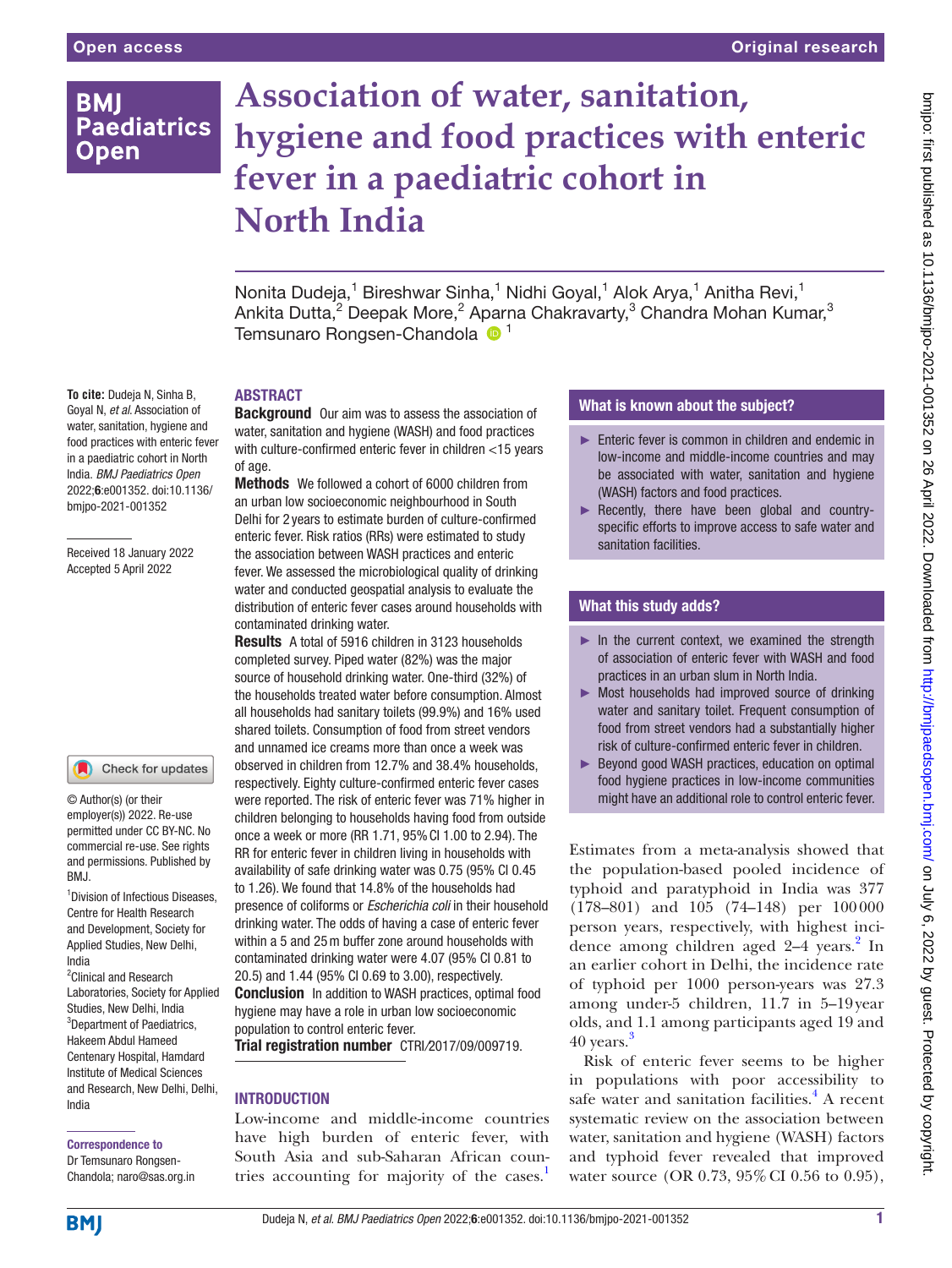treated water (OR  $0.59, 95\%$  CI  $0.45$  to  $0.75$ ), availability of household latrine (OR 0.87, 95%CI 0.68 to 1.11) and good hygiene (OR 0.52, 95%CI 0.40 to 0.67) were associated with lower risk of typhoid fever, while open defecation (OR 0.99, 95%CI 0.84 to 1.18) and unsafe waste management (OR 1.56, 95%CI 1.25 to 1.95) were associated with higher risk of typhoid.<sup>5</sup>

In India, less than 50% of the population has access to safely managed drinking water. $6$  However, there is an improvement in the availability of basic sanitation (from 38% in 2014 to 95% in 2019) following implementation of Swachh Bharat Mission  $(2014)$ .<sup>7</sup> The studies on the association of WASH and enteric fever from Indian settings included in the review by Brocket *et al* were published in the early  $2000s$ .<sup>[8–10](#page-6-0)</sup> Also, there was a lot of heterogeneity in the burden of enteric fever across different states ranging from 215 per 100 000 PY in Kolkata to 980 per  $100\,000$  PY in New Delhi.<sup>[11–14](#page-6-1)</sup> Multiple initiatives during these years have affected the WASH and food hygiene practices as well as immunisation schedules across different states in the country. Contrary to the speculations of a lower burden, our recent study reported a high burden of enteric fever, that is, 703.7 (95% CI 560.5 to 874.7) per 100 000 PY.<sup>[15](#page-6-2)</sup>

In the present scenario, with improved access to water and sanitation, the role of WASH practices towards disease burden of enteric fever remains to be reasserted. Using the data from our paediatric longitudinal cohort in Delhi, $16$  we aimed to estimate the association between WASH and food practices with culture-confirmed enteric fever. As an exploratory exercise, we also aimed to study the spatial distribution of enteric fever cases and contaminated drinking water in the community by using geographical information system (GIS).

#### **METHODS**

#### Study design

This study was part of the 'Surveillance of Enteric Fever in India (SEFI)' paediatric cohort, conducted for estimation of enteric fever burden in children across four sites in India. The protocol of the SEFI study has been published previously.[16](#page-6-3) The North Indian site comprised adjoining blocks of Sangam Vihar, a low-income urban neighbourhood in the south district of New Delhi.

#### Data collection

We conducted a door-to-door household survey to identify eligible children aged 6 months–14 completed years. Six thousand eligible children who consented to participation were enrolled and followed up weekly for 24 months from enrolment or until the child attained the age of 15 years (whichever was earlier). We conducted geotagging of all enrolled participants and households. In the event of fever, our team made daily contacts until the end of the fever episode. Blood culture was performed if fever lasted for three or more consecutive days. WASH and food hygiene practices were assessed using a structured

interview schedule that was administered during home visit in the study households. The WASH questionnaire was based on a modified version of the WHO document on core questions on drinking water and sanitation for household surveys.<sup>[17](#page-6-4)</sup> Information related to food practices was obtained for the eldest enrolled child in the household.

To estimate the prevalence of microbiologically safe drinking water $18$  consumption among households in the study area, we conducted a subsurvey in 108 households selected by simple random sampling in December 2019. The sample size for this exercise was calculated assuming that 50% of households in the community would have access to microbially safe drinking water with a relative allowable error of  $20\%$ .<sup>19</sup> We collected drinking water samples (1.5L) from the drinking water storage point in these households to test for the most probable number of coliform per 100mL, pH and total dissolved solids. The laboratory tests were conducted in TÜVs (Technischer Überwachungsverein) (TUV SUD), Gurgaon, Haryana, India. Presence of coliforms in drinking water was labelled as *contaminated drinking water*.

#### Data management

Data were collected on tablets with built-in GIS using Android application package 'EntericFev', developed in-house by the SEFI team and stored in a secured Amazon cloud-based server. Data were monitored using a dashboard-based system; weekly reports were generated and reviewed. Quality checks were conducted by a central independent team of experts.

#### Data variables and analysis

Data were analysed by Stata V.16 software. Mean and median were calculated for continuous variables, while proportions were calculated for categorical variables. We conducted a child-based analysis to study the association between WASH practices and enteric fever. To account for the design effects of household clustering, when more than one child were included in the cohort from a household, we used Stata's robust variance estimator (cluster) option. *Improved source of drinking water* was defined as use of piped water system or bottled water. *Adequate water treatment* was defined as treatment of water by boiling, bleach/chlorine or filtration. *Safe drinking water* in a household was defined as presence of improved source of drinking water along with practice of adequate water treatment. An *improved toilet facility* included flush toilets and pit latrines. *Safe sanitation* was defined as improved toilet facility with no sharing of toilets. Consumption of cooked foods, along with rare consumption of outside food (consumption of food from street vendors and/or unnamed ice creams less than once a week), was labelled as *good food practices*. Univariable analysis was done to see the association between WASH and food practices with incidence of enteric fever. Based on the directed acyclic graph (DAG) conceptual model (daggity.net), age, education, family size and receiving typhoid vaccine were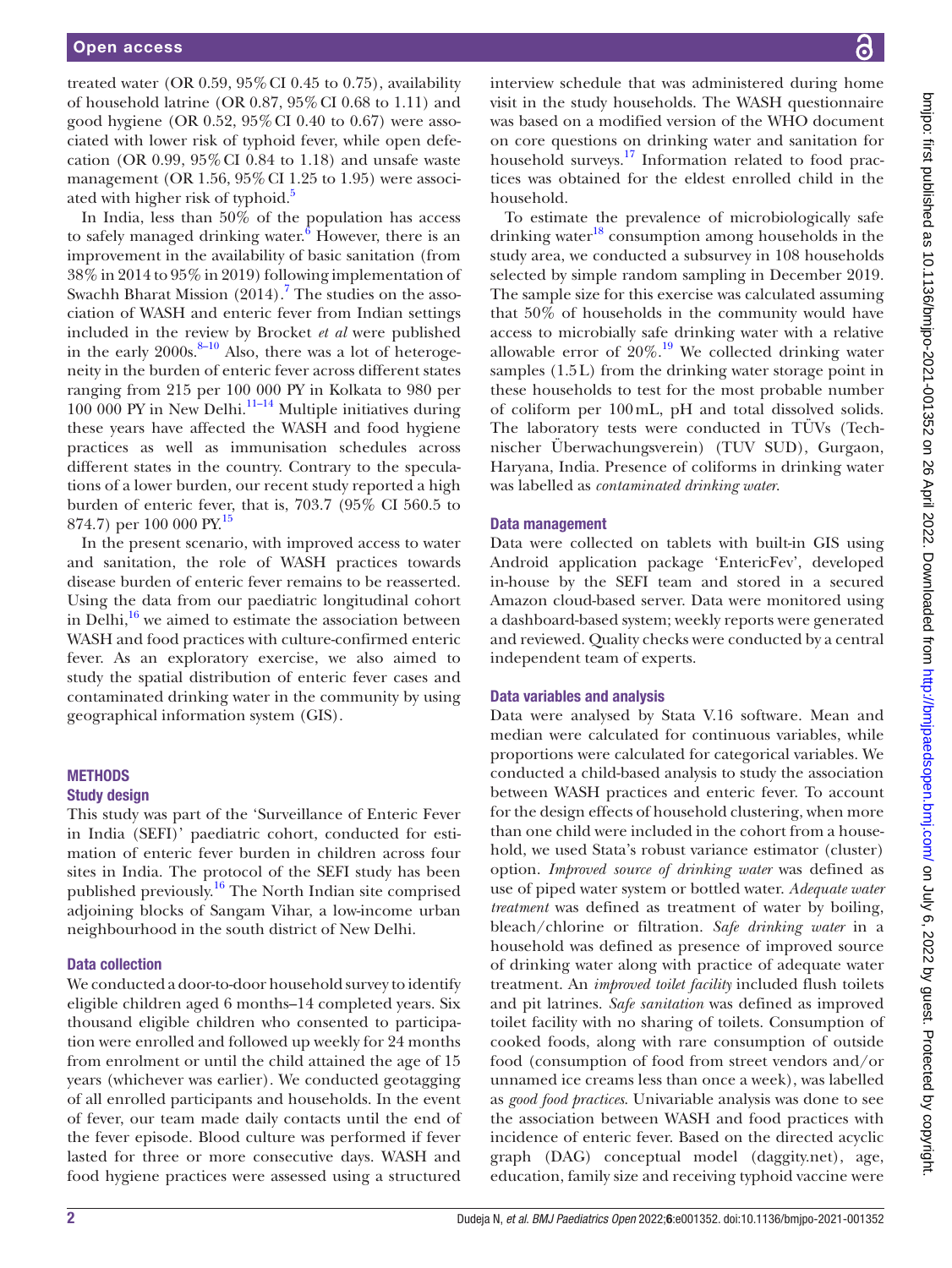

G

<span id="page-2-0"></span>Figure 1 Directed acyclic graph model illustrating factors related to WASH (exposure) and enteric fever (outcome). WASH, water, sanitation and hygiene.

identified as the potential confounders. We included the covariates in our final multivariable model which were either suggested by the conceptual DAG model or significant at  $p<0.25$  in univariable analysis ([figure](#page-2-0) 1). The cases of typhoid and paratyphoid along with the households with contaminated drinking water were plotted using ArcGIS V.10.8 on a Google Earth base map of July 2021 for the study  $area^{20}$  [\(figure](#page-2-1) 2). We estimated Moran's index to assess clustering of enteric fever cases in the area. $^{21}$  We conducted a buffer analysis to estimate the odds of a case of enteric fever within a coverage area of 5, 10 and 25m radius around the study households with and without contaminated drinking water.<sup>[22](#page-6-9)</sup>

# Patient and public involvement statement

Patients or the public were not involved in the design, conduct, reporting or dissemination plans of our research.

<span id="page-2-1"></span>

Figure 2 Geographical information system map showing cases of enteric fever in the study area and the households with contaminated drinking water.

<span id="page-2-2"></span>

| <b>Table 1</b><br>Baseline characteristics of the study population<br>$(N=5916)$             |                  |  |  |  |  |  |
|----------------------------------------------------------------------------------------------|------------------|--|--|--|--|--|
| <b>Characteristic</b>                                                                        | n* (%)           |  |  |  |  |  |
| Total number of households                                                                   | 3123             |  |  |  |  |  |
| Female gender                                                                                | 2896/5916 (48.9) |  |  |  |  |  |
| Age group (years)                                                                            |                  |  |  |  |  |  |
| $<$ 5                                                                                        | 1850/5916 (31.3) |  |  |  |  |  |
| $5 - 10$                                                                                     | 2469/5916 (41.7) |  |  |  |  |  |
| >10                                                                                          | 1597/5916 (27.0) |  |  |  |  |  |
| Nuclear family                                                                               | 4301/5916 (72.7) |  |  |  |  |  |
| Family size: mean (SD) (N=5916)                                                              | 5.7(2.2)         |  |  |  |  |  |
| Highest education in family as years of schooling                                            |                  |  |  |  |  |  |
| <b>Illiterate</b>                                                                            | 66/5916 (1.1)    |  |  |  |  |  |
| $5$                                                                                          | 114/5916 (1.9)   |  |  |  |  |  |
| >5                                                                                           | 5736/5916 (97)   |  |  |  |  |  |
| Pucca houset                                                                                 | 5862/5916 (99.1) |  |  |  |  |  |
| Proportion of children living in<br>overcrowded households<br>(>2.5 persons per living room) | 4233/5916 (70.6) |  |  |  |  |  |
| Separate kitchen available                                                                   | 3770/5916 (63.7) |  |  |  |  |  |
| Monthly income in Indian national 10000 (8000-15 000)<br>rupees: median (IQR) (n=5916)       |                  |  |  |  |  |  |
| Received typhoid vaccine                                                                     | 820/6000 (13.7)  |  |  |  |  |  |
| Type of typhoid vaccine received                                                             |                  |  |  |  |  |  |
| Polysaccharide                                                                               | 778/820 (94.9)   |  |  |  |  |  |
| Conjugate/unclear                                                                            | 42/820 (5.1)     |  |  |  |  |  |
| Vaccine received at a<br>government facility                                                 | 782/820 (95.4)   |  |  |  |  |  |

\*Figures indicate n (%), unless indicated otherwise.

†Pucca house is a term that refers to housing in [South Asia](https://en.wikipedia.org/wiki/South_Asia) built of substantial material such as [stone,](https://en.wikipedia.org/wiki/Stone) [brick,](https://en.wikipedia.org/wiki/Brick) [cement,](https://en.wikipedia.org/wiki/Cement) [concrete](https://en.wikipedia.org/wiki/Concrete) or timber.

# RESULTS

A total of 6000 children <15 years were enrolled; 31% were  $\leq$ 5 years; 42% were between 5 years and 10 years; and 27% were between 10 years and 15 years of age. Around half of them were male (51%). Three-fourth (73%) of the children belonged to nuclear families, and 70.6% belonged to overcrowded households. The median monthly income was Rs 10 000 (IQR 8000–15 000). In this paediatric cohort, 13.7% had been vaccinated against typhoid, of which 95% received a polysaccharide vaccine, mostly from a government health facility [\(table](#page-2-2) 1).

The survey on demographic characteristics and WASH and food practices was completed in 3123 households with 5916 children. Piped water from the Delhi municipal corporation  $(82\%)$  and bottled water  $(10\%)$  were the major sources of household drinking water; around one-third (32%) of the households treated water before consumption. The most common method of purification was filtration (94%). Almost all the households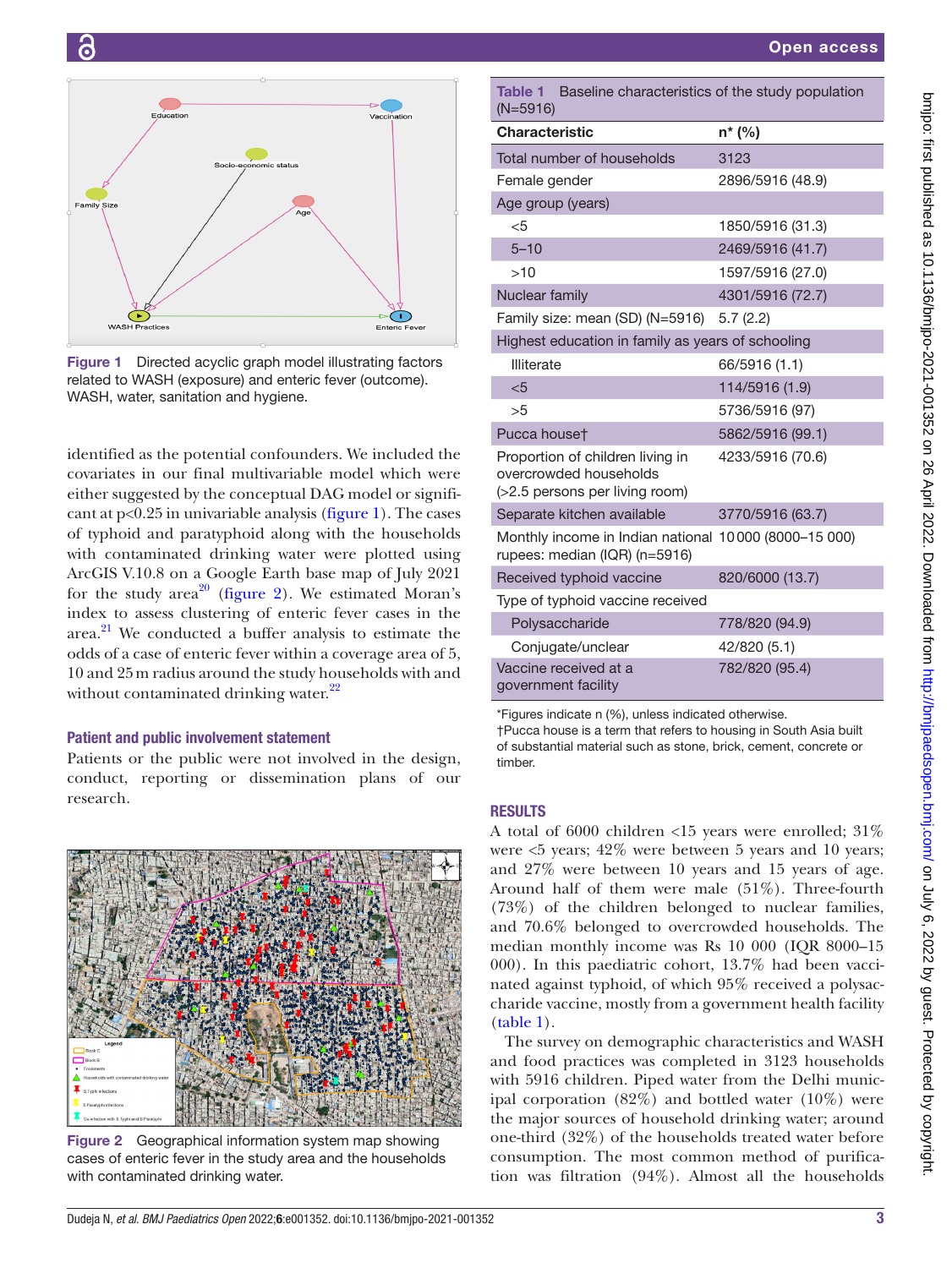had sanitary toilets, of which 21% had flush systems. Sharing of toilets with other families was observed in 16% of the households. Among children >3 years of age, 90% (4387/4903) were using toilets; 4% (194/4903) were disposing off stools in the garbage, while in 1.1% (53/4903), the stools were disposed-off in the drain/ ditch. Consumption of uncooked food without washing was observed in 1.9% of the households. Consumption of food from street vendors and unnamed ice creams from street vendors more than once a week was noted in participants in 12.7% and 38.4% of households, respectively. [\(table](#page-3-0) 2)

A total of 80 children had culture-confirmed enteric fever; 68 had *Salmonella typhi*; and 10 had *S. paratyphi*; and two children had coinfection. No enteric fever-associated deaths were observed. Spatial autocorrelation analysis suggested a clustering pattern for the typhoid fever cases in the study area (Moran's Index 0.48, z-score 2.5, p=0.012); no clustering was suggestive for paratyphoid fever cases (Moran's Index 0.16, z-score 0.28, p=0.778).

The risk of enteric fever was 1.71 times higher in children belonging to households eating food from outside once a week or more (adjusted risk ratio (RR) 1.71, 95%CI 1.00 to 2.94). The risk of enteric fever was 25% lower in children living in households with availability of safe drinking water (adjusted RR 0.75, 95%CI 0.45 to 1.26); however, the association was not statistically significant. The risk of enteric fever was 1.32 times higher in children living in households sharing toilets (adjusted RR 1.32, 95%CI 0.76 to 2.30; [table](#page-4-0) 3).

We found that 16/108 (14.8%, 95%CI 8.7% to 22.9%) of the households had presence of coliforms in their household drinking water; all the 16 households had a coliform count of >100/100mL of drinking water. The median total dissolved solids in drinking water was  $130 \,\text{mg/L}$  (IQR 65–151) and the mean (SD) pH was 7.2 (0.5). Buffer analysis revealed that the odds of having a case of enteric fever in the surrounding radius of 5, 10 and 25m in households with contaminated drinking water against households without contaminated drinking water were 4.07 (95% CI 0.81 to 20.5), 1.74 (95% CI 0.54 to 5.67) and 1.44 (95% CI 0.69 to 3.00), respectively [\(table](#page-4-1) 4).

# **DISCUSSION**

This study reports the association between WASH practices and incidence of enteric fever in children up to 15 years of age. Our findings suggest that consumption of safe drinking water and safe sanitation practices were associated with a lower risk of enteric fever, while sharing of toilets and eating food from outside were associated with a higher risk of enteric fever. However, the precision for some of these associations was wide and the association is non-significant. Nearly 15% of the households had presence of *E. coli* or coliforms in their household drinking water. Geospatial analysis revealed higher odds of a case of enteric fever in surrounding zones of households with

<span id="page-3-0"></span>

|                | Table 2 WASH and food practices (N=5916)                                                         |                     |
|----------------|--------------------------------------------------------------------------------------------------|---------------------|
|                | <b>WASH parameter</b>                                                                            | n (%)<br>$N = 5916$ |
|                | Drinking water-related practices                                                                 |                     |
|                | Source of drinking water                                                                         |                     |
|                | Piped water from Municipality                                                                    | 4845 (81.9)         |
|                | <b>Bottled water</b>                                                                             | 605 (10.2)          |
|                | Public tap/standpipe                                                                             | 226(3.8)            |
|                | Others*                                                                                          | 240 (0.06)          |
|                | Households treating water before<br>consumption                                                  | 1917 (32.4)         |
|                | Methods of water treatment (N=1917)                                                              |                     |
|                | Filtration <sup>+</sup>                                                                          | 1809 (30.6)         |
| <b>Boiling</b> |                                                                                                  | 92 (1.5)            |
|                | Others $\ddagger$                                                                                | 16(0.3)             |
|                | Improved source of drinking water                                                                | 5158 (87.2)         |
|                | Adequate water treatment                                                                         | 1907 (32.2)         |
|                | Safe drinking water                                                                              | 1733 (29.3)         |
|                | Sanitation practices                                                                             |                     |
|                | Type of toilet facility used                                                                     |                     |
|                | <b>Pit latrines</b>                                                                              | 4695 (79.3)         |
|                | Flush type toilet                                                                                | 1220 (20.6)         |
|                | Composting toilet                                                                                | 1(0.1)              |
| toilets        | Children living in households with shared                                                        | 942 (15.9)          |
|                | Child stool disposal practices                                                                   |                     |
|                | Child used toilet/latrine                                                                        | 5046 (85.3)         |
|                | Discarded into toilet/drain                                                                      | 505(8.5)            |
|                | Others§                                                                                          | 363 (6.2)           |
|                | Safe sanitation                                                                                  | 4965 (83.9)         |
| Food practices |                                                                                                  |                     |
|                | Practice of consumption of uncooked food<br>without washing                                      | 111(1.9)            |
|                | Consuming ice cream (stick ice/unnamed<br>ice creams from street vendors) once a<br>week or more | 2275 (38.4)         |
| more           | Eating foods from outside once a week or                                                         | 752 (12.7)          |
|                | Eating uncooked food once a week or more 4117 (69.6)                                             |                     |
|                | Good food practices                                                                              | 1188 (20.0)         |

\*Others included tanker trucks and tube well.

l

†1166 (19.7%) used a candle filter, while 643 (10.9%) used an electric water purifier.

‡Others included straining through cloth and storage.

§Others included throwing into a garbage and left in the open. WASH, water, sanitation and hygiene.

contaminated drinking water as compared with those without contaminated drinking water.

In the present study, the possibility of selection bias was low, as all children from geographically contiguous areas in the study site were offered participation. Though the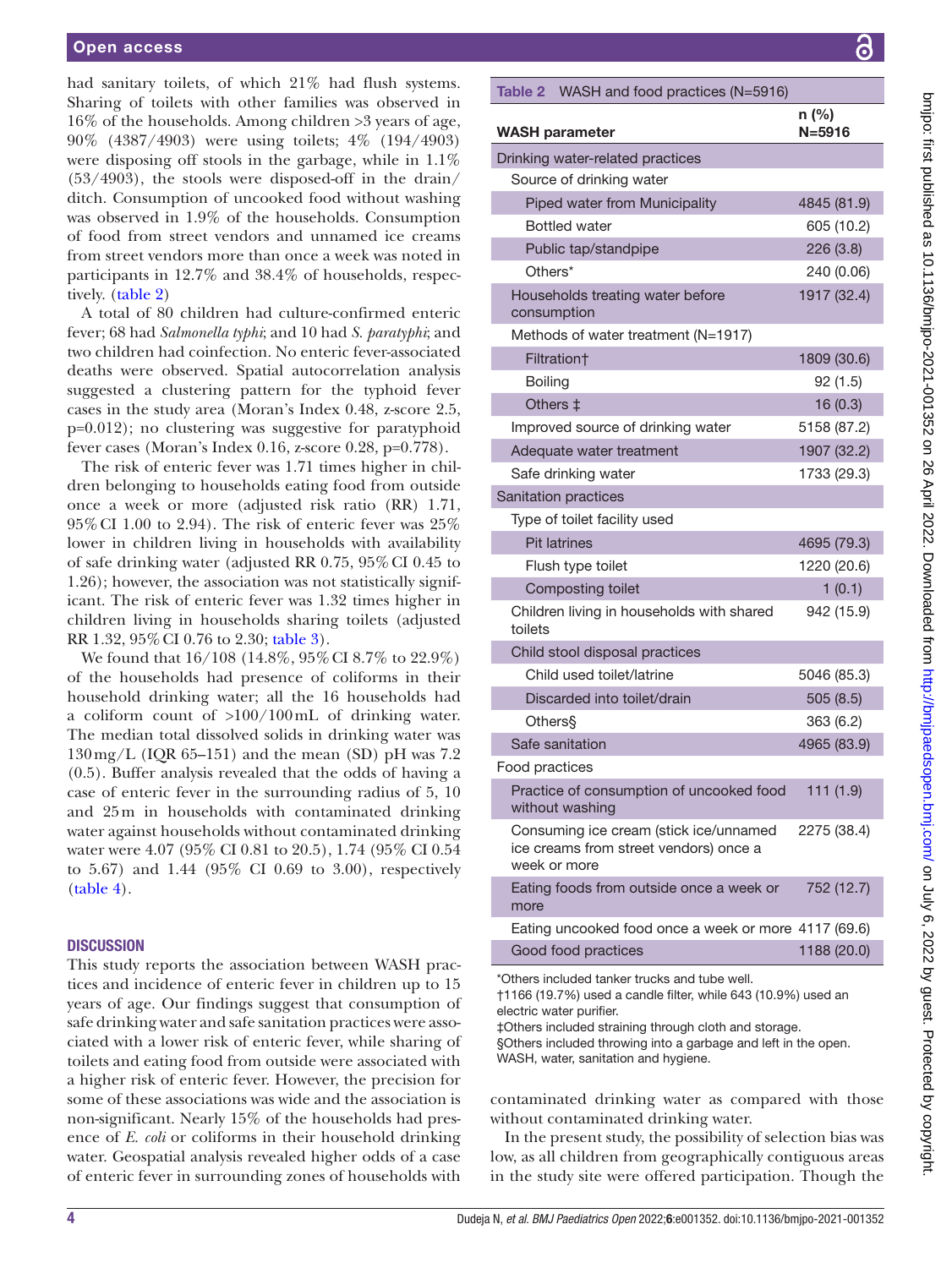<span id="page-4-0"></span>

| Unadjusted and adjusted relative risk for association between WASH parameters and enteric fever<br>Table 3 |                     |                         |                                  |         |                                 |         |
|------------------------------------------------------------------------------------------------------------|---------------------|-------------------------|----------------------------------|---------|---------------------------------|---------|
|                                                                                                            | No enteric<br>fever | <b>Enteric</b><br>fever |                                  |         |                                 |         |
| <b>WASH practices</b>                                                                                      | N=5836, n<br>$(\%)$ | N=80, n<br>(%)          | <b>Unadjusted RR</b><br>(95% CI) | P value | <b>Adjusted* RR</b><br>(95% CI) | P value |
| Water                                                                                                      |                     |                         |                                  |         |                                 |         |
| Improved source of drinking<br>water†                                                                      | 5087 (87.2)         | 71 (88.8)               | 1.16 (0.58 to 2.31)              | 0.674   | 1.15 (0.58 to 2.30)             | 0.686   |
| Adequate water treatment‡                                                                                  | 1886 (32.2)         | 21(26.3)                | $0.75$ (0.46 to 1.23)            | 0.261   | $0.75$ (0.45 to 1.23)           | 0.254   |
| Safe drinking water§                                                                                       | 1714 (29.4)         | 19 (23.8)               | 0.75 (0.45 to 1.25)              | 0.275   | 0.75 (0.45 to 1.26)             | 0.273   |
| Sanitation                                                                                                 |                     |                         |                                  |         |                                 |         |
| Toilet sharing                                                                                             | 926 (15.9)          | 16 (20.0)               | 1.32 (0.77 to 2.27)              | 0.317   | 1.32 (0.76 to 2.30)             | 0.322   |
| Safe sanitation¶                                                                                           | 4901 (84.0)         | 64 (80.0)               | 0.77 (0.44 to 1.32)              | 0.337   | 0.77 (0.44 to 1.33)             | 0.342   |
| Food practices                                                                                             |                     |                         |                                  |         |                                 |         |
| Consumption of ice creams<br>once a week or more                                                           | 2247 (37.9)         | 28(35.0)                | 0.88 (0.56 to 1.39)              | 0.589   | $0.86$ (0.55 to 1.36)           | 0.527   |
| Eating food from outside<br>once a week or more                                                            | 736 (12.4)          | 16 (20.0)               | 1.74 (1.01 to 3.00)              | 0.044   | 1.71 (1.00 to 2.94)             | 0.053   |
| Consumption of uncooked<br>food once a week or more                                                        | 4063 (68.6)         | 54 (67.5)               | $0.95$ (0.60 to 1.51)            | 0.828   | 0.90 (0.56 to 1.43)             | 0.654   |
| Good food practices**                                                                                      | 1171 (20.1)         | 17(21.3)                | 1.07 (0.63 to 1.83)              | 0.614   | 1.08 (0.64 to 1.85)             | 0.613   |
|                                                                                                            |                     |                         |                                  |         |                                 |         |

\*Adjusted for age, education, family size and typhoid vaccine received.

†Improved source of drinking water was defined as use of piped water system or bottled water.

‡Adequate water treatment was defined as treatment of water by boiling, bleach/chlorine or filtration.

§Safe drinking water in a household was defined as presence of improved source of drinking water and practice of adequate water treatment.

¶Safe sanitation was defined as improved toilet facility with no sharing of toilets. More than 99% of the study subjects belonged to households with an improved toilet facility.

\*\*No consumption of uncooked food, no consumption of food from outside and no consumption of unnamed ice creams once a week or more.

RR, risk ratio; WASH, water, sanitation and hygiene.

collection of data related to WASH was not recorded from all the households with eligible children, we could capture this information for 98.5% of the households. Water sampling and testing were done by trained manpower

as per standardised guidelines. Active weekly contacts and incentivisation in the form of phone recharge were done to ensure reporting of fever episodes and to reduce loss to follow-up rates. Blood culture sensitivity is 60% to

<span id="page-4-1"></span>Table 4 Odds of enteric fever within a buffer area of 5, 10 and 25m radius around the study households with and without contaminated drinking water

| <b>Buffer zone</b><br>(m) | <b>Population</b>                                                                    | <b>Total</b><br>enrolled | <b>Enteric fever</b><br>positive | <b>Enteric fever</b><br>negative | <b>OR</b><br>$(95% \,$ CI) |
|---------------------------|--------------------------------------------------------------------------------------|--------------------------|----------------------------------|----------------------------------|----------------------------|
| 5                         | Children living in the buffer zone around HHs<br>with contaminated drinking water    | 101                      | 3                                | 98                               | 4.07 (0.81 to 20.5)        |
|                           | Children living in the buffer zone around HHs<br>without contaminated drinking water | 402                      | 3                                | 399                              |                            |
| 10                        | Children living in the buffer zone around HHs<br>with contaminated drinking water    | 160                      | 4                                | 156                              | 1.74 (0.54 to 5.67)        |
|                           | Children living in the buffer zone around HHs<br>without contaminated drinking water | 695                      | 10                               | 685                              |                            |
| 25                        | Children living in the buffer zone around HHs<br>with contaminated drinking water    | 619                      | 11                               | 608                              | 1.44 (0.69 to 3.00)        |
|                           | Children living in the buffer zone around HHs<br>without contaminated drinking water | -1783                    | 22                               | 1761                             |                            |

HH, household.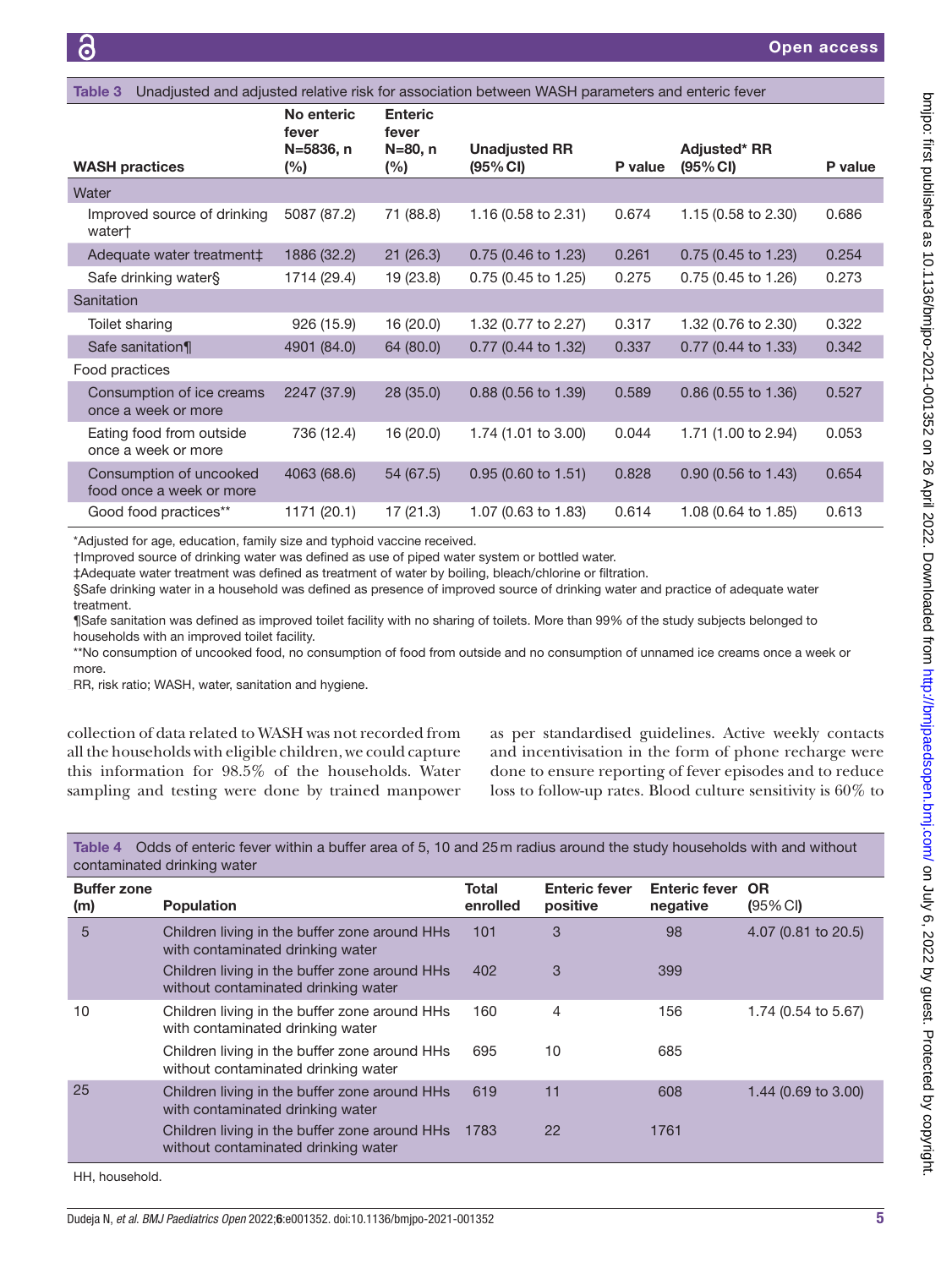detect enteric fever, and therefore there is a possibility of some degree of underdetection of cases. We believe that unequal distribution of the undetected cases among the exposed and unexposed groups is unlikely, but the small number of cases may be a reason for less power and the observed wide CIs. As ascertainment of exposure related to food practices was history based, we cannot completely rule out the chances of misclassification bias. The possibility of recall bias is also very less in this study as most of the information was related to the routine practices of the household members. The estimates for association were adjusted for confounding factors and were conceptualised based on the DAG model. Given the overall low risk of bias, we believe that our findings are valid for the study sample.

Previous estimates suggested that WASH and food practices are associated with enteric fever. A systematic review by Brockett *et al* reported that an improved water source (16 studies; OR 0.73, 95%CI 0.56 to 0.95) and treatment of water before consumption (9 studies; OR 0.59, 95%CI 0.45 to 0.75) are associated with significantly lower odds of typhoid fever. Similar to our findings, it was reported that food and drink consumed outside the home (39 studies) was significantly associated with higher odds of typhoid (OR  $1.6$ ,  $95\%$  $95\%$  $95\%$  CI 1.4 to 1.8).<sup>5</sup> The study also reported that that ice cream consumption was significantly associated with higher odds of typhoid (10 studies; OR 1.5, 95% CI 1.2 to 1.9,  $\hat{I} = 31\%$ ).<sup>5</sup> Another study from Kolkata, India, used prospective data from a large cohort to evaluate whether baseline WASH variables predicted typhoid risk in an urban slum area. The analysis reported association with flush toilet (HR=0.30, 95% CI 0.1 to 0.95; p=0.041); source of drinking water from a private tap, well or pump  $(HR=0.31, 95\% \text{ CI } 0.14 \text{ to } 0.71; \text{p=0.005})$ ; and water treatment by filter or boiling for daily use (HR=0.45, 95% CI 0.18 to 1.1;  $p=0.081$ ).<sup>23</sup> Our study findings substantiate reports from previous studies, and therefore it seems that WASH and food hygiene practices are associated with incidence of enteric fever in children in urban lowincome neighbourhoods in Delhi.

Our study has certain limitations. As this study was limited to children up to 15 years of age, we cannot comment on the association among adults. We did not include hand hygiene as a risk factor in the present study. It is likely that hand hygiene plays a role in disease transmission among children, and we may have missed this association in the present study. Also, since the study was done in a low socioeconomic neighbourhood of Delhi, it may not be generalisable to other settings.

Our findings suggests that beyond the WASH factors, poor food hygiene practices are associated with enteric fever in children in low-income urban settings in North India. Even though there has been an improvement in WASH parameters over the past few decades, there is a need to focus on improving food hygiene and eating-out practices. Encouragement and involvement of communities to undertake appropriate food hygiene behaviour is a necessary strategy for prevention of enteric infection.

bmipo: first published as 10.1136/bmipo-2021-001352 on 26 April 2022. Downloaded from http://bmipaedsopen.bmj.com/ on July 6, 2022 by guest. Protected by copyright on July 6, 2022 by guest. Protected by copyright. <http://bmjpaedsopen.bmj.com/> bmjpo: first published as 10.1136/bmjpo-2021-001352 on 26 April 2022. Downloaded from

The findings also suggest that apart from WASH factors, there may be several other factors that affect the transmission dynamics for, for example, sociodemographic profile and typhoid vaccine coverage. In our population, the vaccination coverage for typhoid vaccine was 13.1%. This highlights the need for strategies to accelerate vaccination coverage beyond improving WASH-related factors. A holistic approach targeted at improving access to safe drinking water and sanitation facilities, education for better food hygiene health practices, disease surveillance and vaccination coverage together may help achieve the goal of disease elimination.

#### Twitter Chandra Mohan Kumar [@drcmk](https://twitter.com/drcmk)

Acknowledgements We thank the whole team in the Clinical and Research Laboratories at the Society for Applied Studies and the field team for the tier 1 Surveillance of Enteric Fever in India (SEFI) study at the Centre for Health Research and Development, Society for Applied Studies, for their intensive efforts. We are grateful for the guidance and support provided by Nita Bhandari, senior scientist and director at the Centre for Health Research and Development Society for Applied Studies, New Delhi. We acknowledge the support of all the SEFI tier 1 collaborators Jacob John, Venkata Raghava Mohan, Ashish Bavdekar, Shanta Dutta and Gagandeep Kang. We express our gratitude towards the contribution of the children and their families for their participation in this study.

Contributors ND: data collection, verification of data, data analysis and interpretation and writing (original draft). BS: conceptualisation and study design, training of team, verification of data, data analysis and interpretation and writing (original draft). NG: conceptualisation and study design, funding acquisition, training of team and writing (review and editing). AA: training of team, data collection and writing (review). AR: geospatial analysis and writing (review). AD and DM: laboratory support and writing (review). AC and CMK: technical support, data collection and writing (review). TR-C: conceptualisation, funding acquisition, supervision and writing (review and editing). All authors approved the final version of the manuscript. BS and TR-C will be the Gurantor for overall content.

Funding This work was supported by the Bill & Melinda Gates Foundation (grant OPP1159351) through CMC Vellore.

Map disclaimer The inclusion of any map (including the depiction of any boundaries therein), or of any geographical or locational reference, does not imply the expression of any opinion whatsoever on the part of BMJ concerning the legal status of any country, territory, jurisdiction or area or of its authorities. Any such expression remains solely that of the relevant source and is not endorsed by BMJ. Maps are provided without any warranty of any kind, either express or implied.

Competing interests None declared.

Patient and public involvement Please note that a patient and public involvement statement is also found in the main text. Please check and amend if necessary.

Patient consent for publication Consent obtained from parent(s)/guardian(s)

Ethics approval This study involves human participants and was approved by Approval was obtained from the CHRD SAS Ethics Review Committee, Delhi. Written informed consent was obtained from the parents and assent was obtained from children >7 years of age, before the interview. The study was registered prospectively in the Clinical Trial Registry of India (CTRI/2017/09/009719). Participants gave informed consent to participate in the study before taking part.

Provenance and peer review Not commissioned; externally peer reviewed.

Data availability statement Data are available upon reasonable request.

Open access This is an open access article distributed in accordance with the Creative Commons Attribution Non Commercial (CC BY-NC 4.0) license, which permits others to distribute, remix, adapt, build upon this work non-commercially, and license their derivative works on different terms, provided the original work is properly cited, appropriate credit is given, any changes made indicated, and the use is non-commercial. See:<http://creativecommons.org/licenses/by-nc/4.0/>.

#### ORCID iD

Temsunaro Rongsen-Chandola<http://orcid.org/0000-0002-1795-9221>